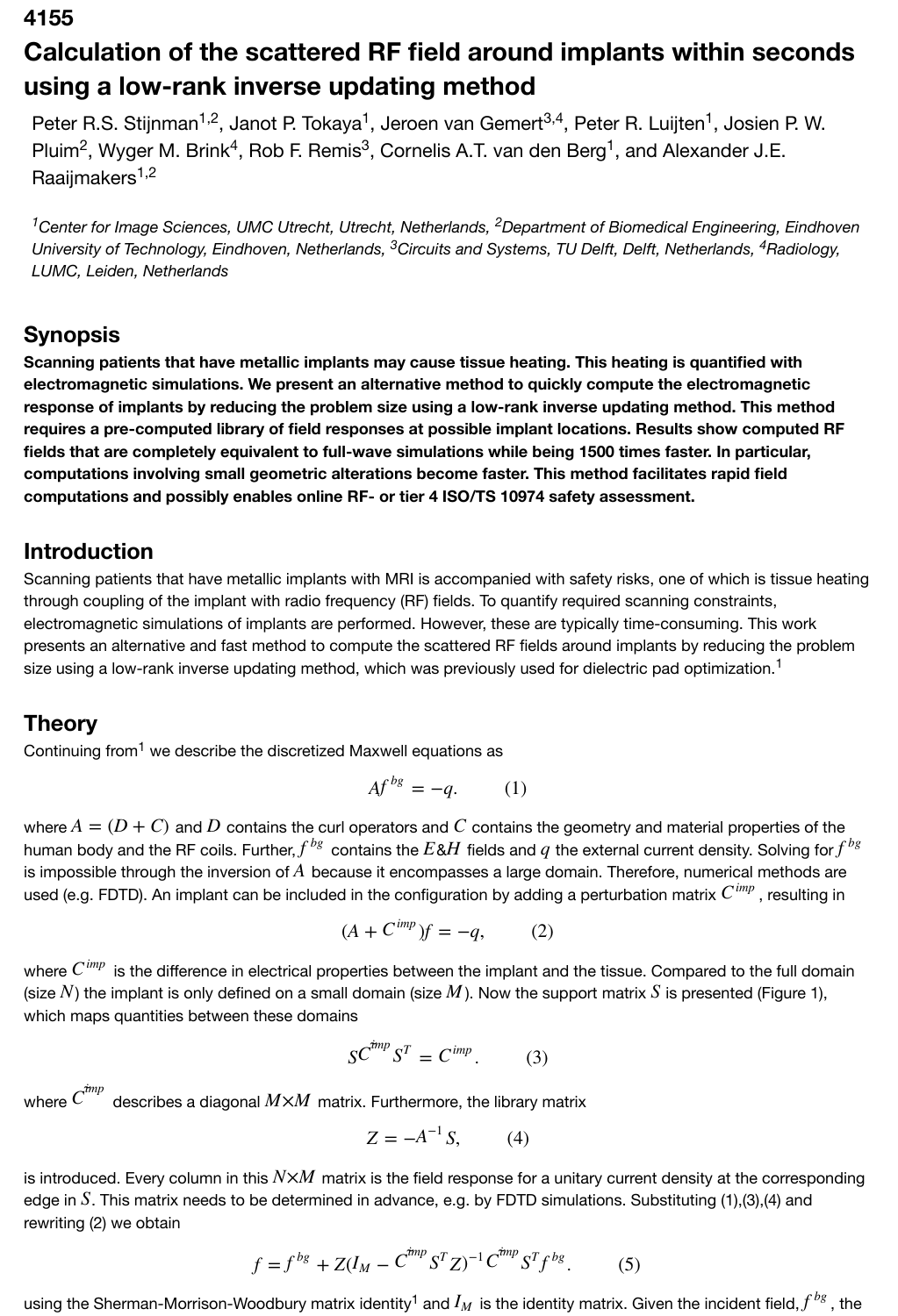scattered RF field for an arbitrary implant confined to our small domain can now be found by inverting a matrix of only  $M\!\!\times\!\!M$  , which makes the computation feasible and leads to significant acceleration.

(As a matter of fact:  $(I_M - C^{imp}S^TZ)^{-1}C^{imp}S^T$  can be seen as a generalized transfer function/matrix.<sup>2,3</sup>)

#### **Methods**

The inputs for this method are the RF field distributions without implant and a library matrix. These inputs are computed using an FDTD solver (Sim4Life,ZMT,Zurich,Switzerland). For validation, an additional simulation is performed with the implant present. The resulting field distributions are compared to the fields computed with the presented method. As a proof-of-principle, we used an orthopaedic screw, Figure 2a, placed inside Duke (Virtual family,IT'IS,Switzerland). The location with respect to Duke and the coil are shown in Figures 2b and 2c. The FDTD simulations are done at 128MHz, on a 1mm isotropic grid, using a GPU with a convergence level of -50dB for the incident and total fields and -30dB for the library fields. The inverse computation is performed with Julia<sup>4</sup> using a conjugate gradient method, with a normal desktop CPU.

## **Results**

Figures 3 and 4 show the resulting  $E$ & $H$  fields respectively. The error for the comparison is defined as

$$
Err = \frac{f_{FDD} - f_{inv}}{max(f_{FDD})} \cdot 100\%,\tag{6}
$$

where $f_{FDD/inv}$  is substituted for the different field components, $f_{FDDD}$  are the fields from the FDTD solver, $f_{inv}$ denotes the fields from the inverse computation. Table 1 shows the maximum errors. The computation of the library took ~15hrs(GPU). The inverse computation took 2.38s whereas the FDTD simulation took 1hr, leading to an acceleration of ~1500.

## **Discussion**

Results show that the presented method provides results that are completely equivalent to the FDTD reference with an acceleration of ~1500. The method is particularly useful for repetitive calculations with small geometric changes, providing great promise for application in tier 4 RF safety assessments (ISO/TS 10974). Furthermore, if the implant geometry could be obtained from prior imaging data, online RF field calculations become feasible. This would result in subject- and situation-specific scanning constraints. The computation time of the presented method depends on the number of edges of the implant but is significantly faster than the FDTD approach if the implant is confined to a relatively small region. However, memory issues still need to be addressed: the library matrix  $(N{\times}M)$  for the presented implant already requires 8GB, and grows linearly with the number of edges in the small domain. A potential solution is to undersample the edges that are simulated and use interpolation.

## **Conclusion**

We have shown a new methodology for the assessment of RF field distributions around implants. Using the presented method the RF safety assessment can be done up to 1500 times faster compared to full-wave simulations. The method requires a time-consuming calculation of a so-called library matrix in advance. However, after the library is constructed the RF field enhancement of any arbitrarily shaped and positioned implant, composed of any material, can be computed within seconds.

## **Acknowledgements**

This project is funded by The Netherlands Organisation for Scientific Research (NWO) under project number: 15739.

## **References**

1. J.van Gemert, W.Brink, A. Webb, and R.Remis, "An efficient methodology for the analysis of dielectric shimming materials in magnetic resonance imaging", IEEE Transactions on Medical Imaging, vol. 36(2), pp 666-673, 2017.

2. J. Tokaya, A.J.E. Raaijmakers, P. Luijten, and C.A.T. van den Berg, "Introduction of the transfer matrix of medical implants enabling unaided MRI assessment of rf safety", Magnetic Resonance in Medicine, vol. 80(6), pp 2771-2784, 2018.

3. S.M. Park, R. Kamondetdacha and J.A. Nyenhuis, "Calculation of MRI-induced heating of an implanted medical lead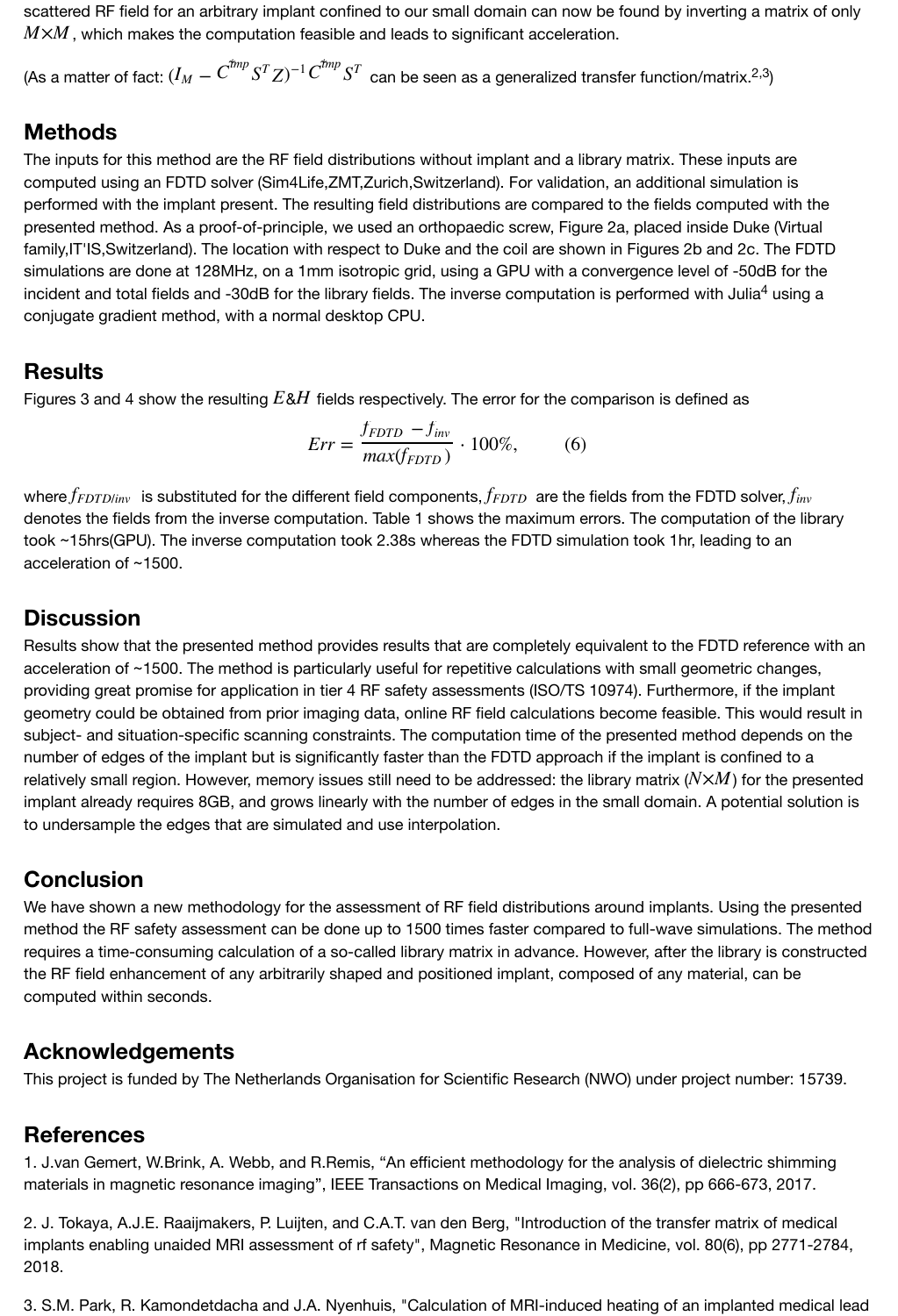4. J. Bezanson, S. Karpinski, V.B. Shah, and A. Edelman, "Julia: A Fast Dynamic Language for Technical Computing",arXiv, 2012.

## **Figures**



A representation of the  $S$  matrix for a two-dimensional grid. The left shows the values inside the support matrix for the corresponding edges in the grid on the right. The red edges define the small domain while the red plus the black edges define the large domain. The blue arrows indicate to which edge in the grid each '1' corresponds. The red edges indicate the possible edges an implant could occupy.



[The geometry and location of the passive implant inside](https://index.mirasmart.com/ISMRM2019/PDFfiles/images/4087/ISMRM2019-004087_Fig2.PNG) Duke. The left, (a), figure shows the model of the screw used inside Duke. The middle, (b), figure shows a transverse slice of Duke inside the birdcage coil showing the position of the screw. The right, (c), figure shows a sagittal slice of Duke inside the birdcage coil showing the position of the screw.



[The magnitude of the electric field components. The thre](https://index.mirasmart.com/ISMRM2019/PDFfiles/images/4087/ISMRM2019-004087_Fig3.PNG)e rows show the magnitude of the  $E_{x,y,z}\,$  components